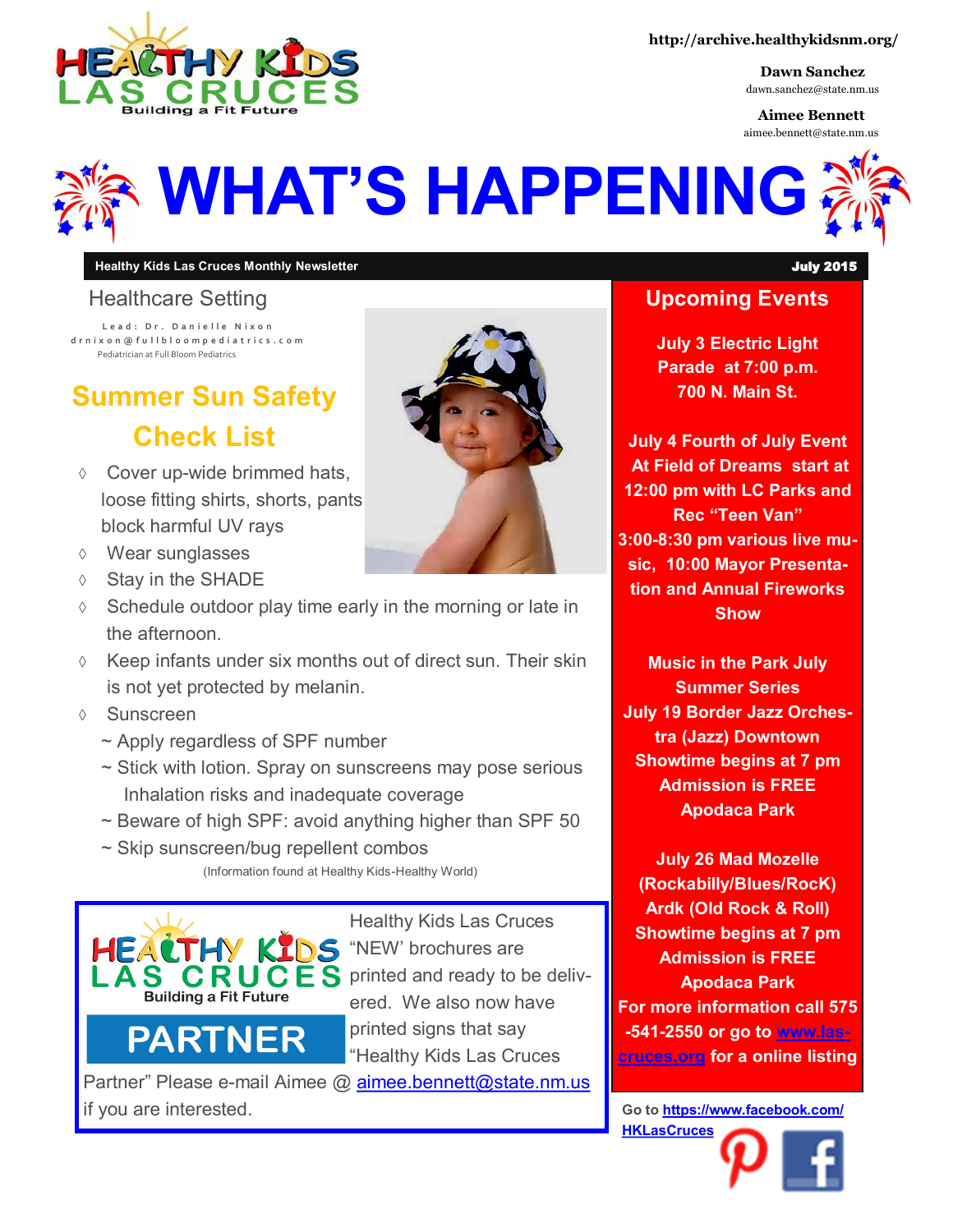

## **Las Cruces Vaqueros Baseball Camp Remaining July Camps**

The City of Las Cruces Parks & Recreation Department, in partnership with the Las Cruces Vaqueros baseball team, will provide baseball camps through July 24th.

Players assist the youth with the basic fundamentals of the game of baseball. All baseball camps will be provided at no charge to the participants.

The camps will be July 14, ages 10-13. July 21, ages 5-9; and July 24, ages 10-13. All camps will be held at 9 a.m. at Paz Baseball Complex,

1875 East Hadley Ave.

For more information on the baseball camps, contact the Parks & Recreation Department at 575-541-2550.



### NEW DIABETES CLASSES

Reservations are being accepted for Diabetes Classes starting on Tuesday, July 7, 23, 2015 from 2:00 – 5:00 pm at the MountainView Senior Circle Association, 3948 E. Lohman Ave, Ste 1, (Behind Walgreens on Lohman) Las Cruces, NM 88011.

Please email your reservations to:

[snmdo@snmdo.com](mailto:snmdo@snmdo.com) or call 575-522-0289. Class size will be limited to 12 and support persons are invited and encouraged to be present with each attendee. There is a one time \$10.00 registration fee for **these intense classes. Scholarships are available for those needing one.**

**Classes will be taught in English and Spanish by: Diabetes Educator, T. J. Jasso, RN, BS.**

For additional information, please call **The Southern New Mexico Diabetes Outreach**

**(575) 522-0289**

Community & Regio[nal Planning Set](mailto:ahume@las-cruces.org)ting

Senior Planner-City of Las Cruces Community Development

#### **RoadRUNNER Transit Proposed Route and Service Changes**

The Las Cruces RoadRUNNER Transit System is in the process of revising its routes as part of a Short Range Transit Plan Update.

On July 1, from 2:30 - 4:30 p.m. at the Mesilla Valley Intermodal Transfer Terminal (MVITT), the staff of the Mesilla Valley Metropolitan Planning Organization (MPO) will hold an open house where the proposed routes and other material will be discussed.

On July 8, at 2:30 p.m. and on July 11, at 10 a.m. at the Las Cruces Community Enterprise Center (125 N. Main Street), the staff from the MPO will discuss the route changes and give a brief presentation. The presentations will begin thirty minutes after the doors open. During this time, the public will be invited to view the route maps and discuss them individually with staff. The final draft of the Short Range Transit Plan Update can be found on the Mesilla Valley MPO website at: [http://mvmpo.las](mailto:ahume@las-cruces.org)-cruces.org.

The Mesilla Valley MPO will make reasonable accommodations for individuals who wish to attend this public meeting. Please notify the Mesilla Valley MPO at least 48 hours before the meeting by calling 528- 3043 (voice) or 1-800-659-8331 (TTY) if accommodations are necessary.